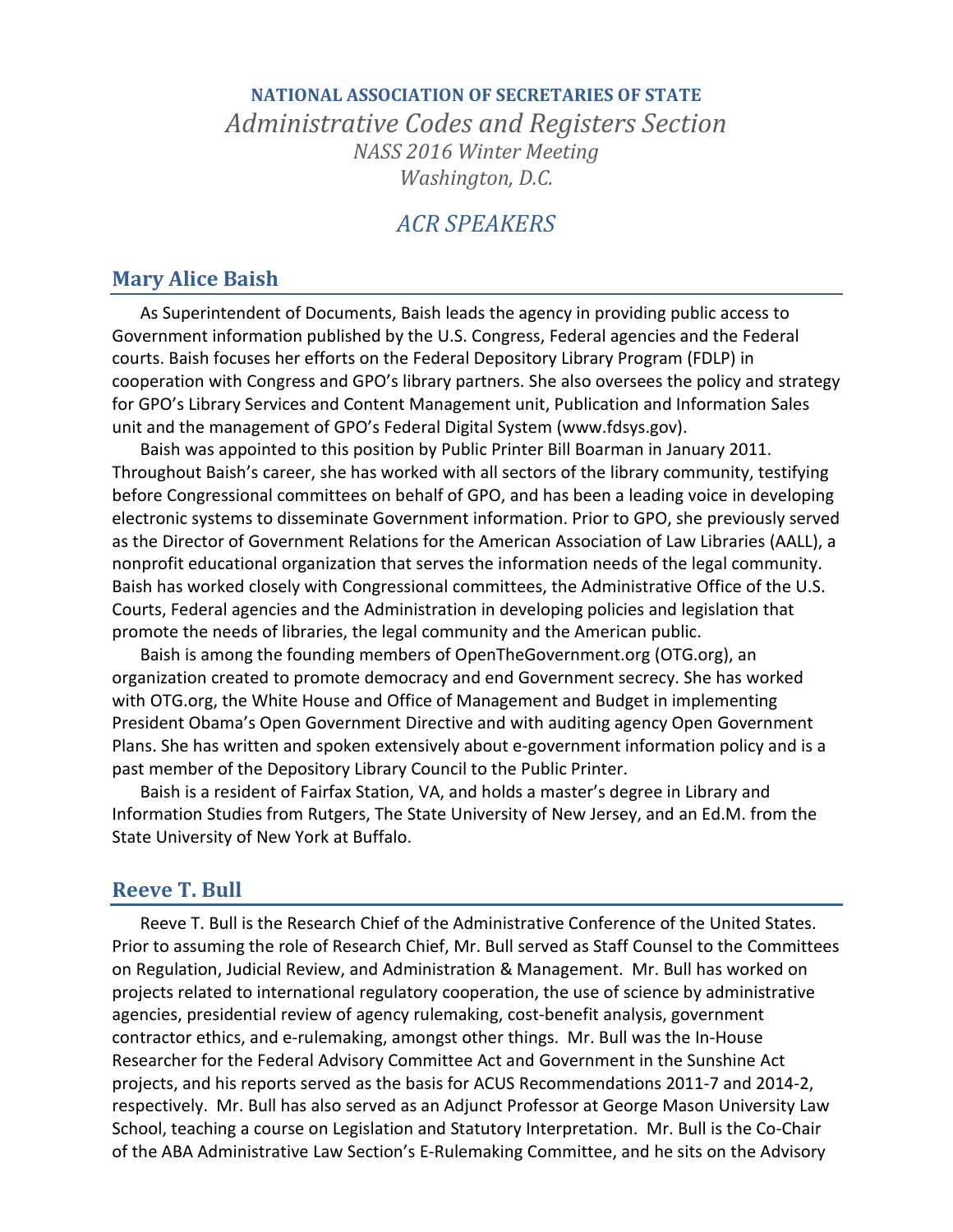### *ACR SPEAKERS (Cont'd)*

Board of the Administrative Law Review. Mr. Bull has published extensively on numerous topics in the fields of administrative law and regulation, including articles appearing in the Administrative Law Review, the George Washington Law Review, and Law and Contemporary Problems.

Mr. Bull attended law school at Duke University, where he graduated with highest honors and was inducted into the Order of the Coif. He was one of two recipients of the Willis Smith Award for compiling the most outstanding academic record in the graduating class and the recipient of the James S. Bidlake Memorial Award for achieving the highest grade in his first year legal writing section. Mr. Bull also served as a Note Editor on the Duke Law Journal. Prior to law school, Mr. Bull attended the University of Oklahoma, where he graduated summa cum laude with a Bachelors in Chemistry and was inducted into Phi Beta Kappa.

### **Abigail M. Hammond**

Abigail M. Hammond is with the NC Office of Administrative Hearings, serving as counsel to the Rules Review Commission. In that position, she reviews rules promulgated by agencies and advises the Commission whether these rules are suitable for inclusion in the North Carolina Administrative Code. Prior to working for the Office of Administrative Hearings, Abby worked for another state agency in a variety of roles ranging from adjudicating motions, clerking, serving as a rule coordinator, and serving as agency legal counsel. Before living in Raleigh, NC, Abby practiced family law in the Nashville, TN area. Abby graduated from undergraduate school at Clemson University, and attended law school at the University of South Carolina School of Law and as a visiting student at Vanderbilt Law School.

## **Wendy Liberante**

Wendy Liberante is a Policy Analyst in the Office of Information and Regulatory Affairs at the Office Management and Budget (OMB), Executive Office of the President.

Wendy's responsibilities include small business and trade regulatory issues such as reviewing the Small Business Administration regulations, as well as international regulatory cooperation including work on the U.S.-Canada Regulatory Cooperation Council and member of the U.S. interagency group working on the Transatlantic Trade and Investment Partnership (TTIP).

Wendy also specializes in information policy areas including transparency and open government activities. Wendy is the OMB lead for a featured open government program, eRulemaking, which includes Regulations.gov. The program leverages the Internet to make the Federal rulemaking process and data more accessible and participatory.

Prior to her career in the federal government, Wendy was a marketing and advertising consultant in the sports, entertainment, and home furnishings categories; developing communication plans, branding campaigns, and Internet solutions for clients.

Wendy received a Masters of Public Administration from the University of Southern California, and a B.S. in Management from Teikyo Post University where she was recognized as a Scholar Athlete in soccer.